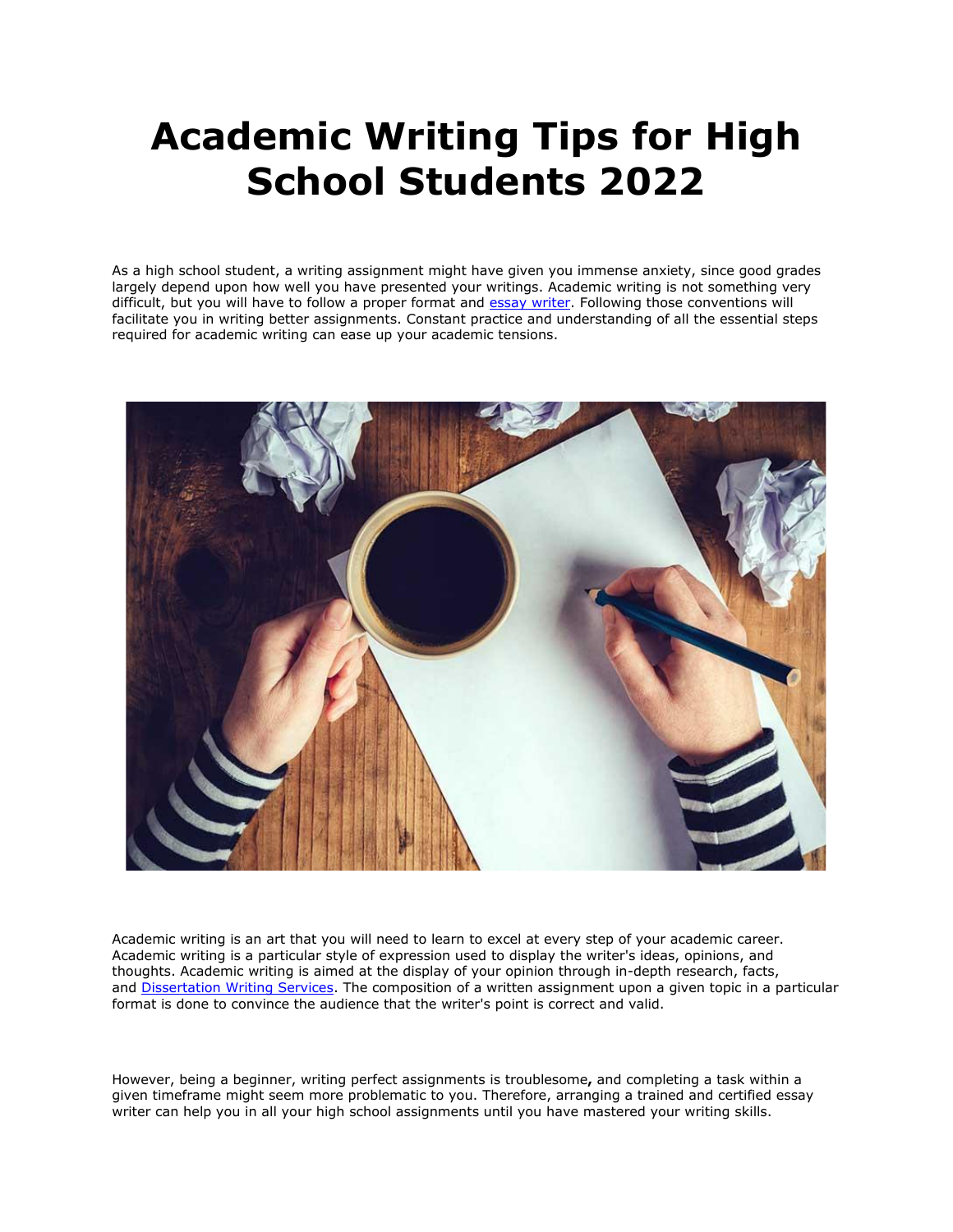#### **Academic writing in high school** - **tips to improve:**

To secure desired grades in high school exams and class assignments, you will need to improve your writing skills. Here are some tips that you will need to compose an excellent piece of writing:

# **Extensive reading:**

If you want to write a good piece of [essay writer,](https://www.freeessaywriter.net/) you must spend sufficient time in quality reading. Extensive reading will help you in extracting fine ideas and a re-shaped thought process, learning about new concepts, an expanded variety of facts, and general information. These opinions, facts, and information will enable you to complete your assignment perfectly and get good grades. Reading will also help you in composing stronger arguments to be presented in your assignments and essays.

#### **Drafting your write-up**

No one can write a quality piece of writing on the very first try. Thus, initially, make a rough draft of your random thoughts and opinions based on your background knowledge, about the assigned topic. Creating such drafts before writing assignments would help you to filter the irrelevant facts, ideas, and other information ["thesis writing service"](https://gradschoolgenius.com/). Once you are done with the first draft, jot down all the important points in a proper sequence and start writing a refined version of the assignment, based on the outline.

#### **Coherence and inter-connectivity**

Academic writings must have a structured flow of their content. Therefore, you must base your write-up on a proper theme or a central idea. This will help you in writing well-structured and inter-connected points. You must avoid adding points randomly that are not relevant to your topic. There should be a coherence between the subject, content, and the central theme. For this purpose, strictly follow the pre-outlined format and add information that is perfectly relevant to the topic.

### **Follow a uniform order:**

Academic writing should follow a uniform order. The selection of order depends upon the nature of the assigned topic. For instance, if you have to follow the chronological order in your essay; make sure to sustain the order until the concluding paragraph. Academic writing does not allow you to spin your readers back and forth.